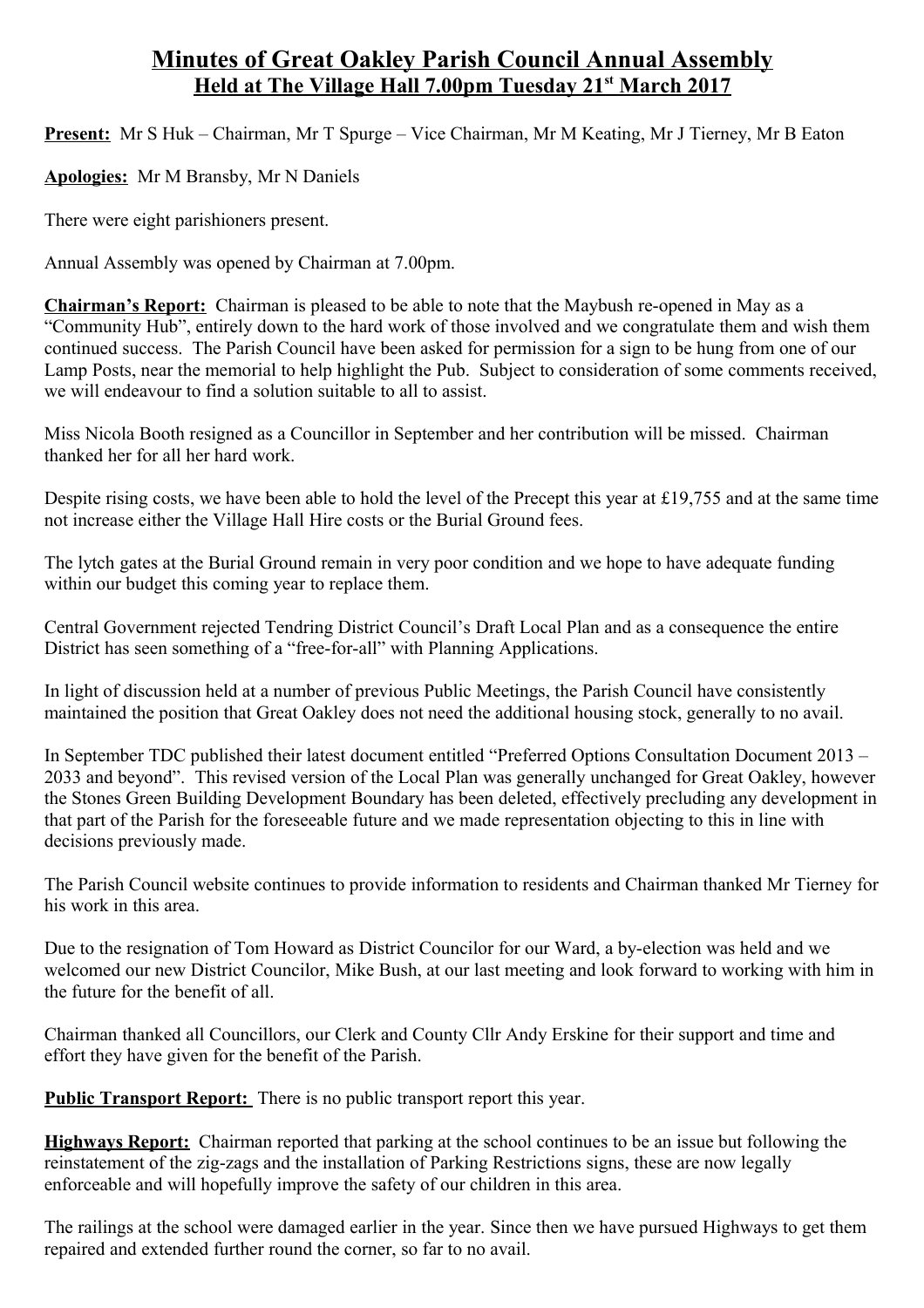We have finally seen some attention given to the roads within the Parish with resurfacing of the B1414 taking place last June, complete with the road closures and the chaos and disruption to both residents and businesses that caused.

Highways are resurfacing the road through Stones Green at the moment for the first time in over 20 years!

Outside of these areas, the numerous pot holes around the Parish continue to be an issue and are reported on a regular basis.

We have recently had problems with a car parked in one of the turning areas at Partridge Close causing an obstruction. The owner has been asked to move it and it has been reported to the authorities. Permanent warning signs are going to be erected.

Fly-tipping continues to be a problem, aggravated by the restrictions in what householders can dispose of at the Civic Amenity Sites and has occurred at The Soils, Colchester Road, Stones Green, The Avenue, Stones Green Road, Farm Road and Pesthouse Lane.

**Finance Report:** A preliminary finance report was presented providing predictions of the out-turn at the end of this financial year.

**Pre-School Report:** Oakey Dokeys continues to thrive as a popular pre-school both within the Parish of Great Oakley and with families from Wix, Dovercourt, Ramsey, Little Oakley and Harwich.

Their register is full for the remainder of this academic year and numbers for September 2017 – July 2018 are already looking very healthy and as a business are enjoying continued sustainability.

The departure of Hayley Forrest from Oakey Dokeys in July 2016 signified the end of an era and Shirley Funnell has been appointed setting.

They are open for 8 sessions a week and are considering the possibility of expanding this to 10 sessions in September when increased Government funding becomes available for working families.

Looking to the future they are considering the viability of continuing in the current building and are exploring opportunities for possible expansion to meet the changing needs of our community and target market.

**Church Report:** During the past twelve months the Ecclesiastical Parish of All Saints has seen some significant changes to the arrangement of local benefices, i.e. the groupings of parishes.

They welcomed our new Priest in Charge, Reverend Liz Barnes, who has taken up residence in the Rectory and is in charge of four parishes in addition to our own - Beaumont-cum-Moze, Tendring, Wix and Wrabness.

The pattern of services held here in the village church has been slightly adjusted to retain as much as possible of our previous regular Sunday arrangements which are detailed in the Parish Magazine "Coast to Coast".

The choir thrives and sings regularly to support Sunday and other services and is keen to expand its membership, particularly with young people.

For some time they been working toward providing improved facilities, not easy to achieve when dealing with a Grade 1 Listed Building, needing the support of English Heritage to minimize the impact upon the existing structure.

**Village Hall Report:** Chairman reported that the long term plans for a New Village Hall are progressing as an integral part of the proposed housing development at the Allotment Field. We understand Mr Thompson has now appointed a developer who he intends to continue to work with and has offered to put together an exhibition in due course outlining progress and potential house designs.